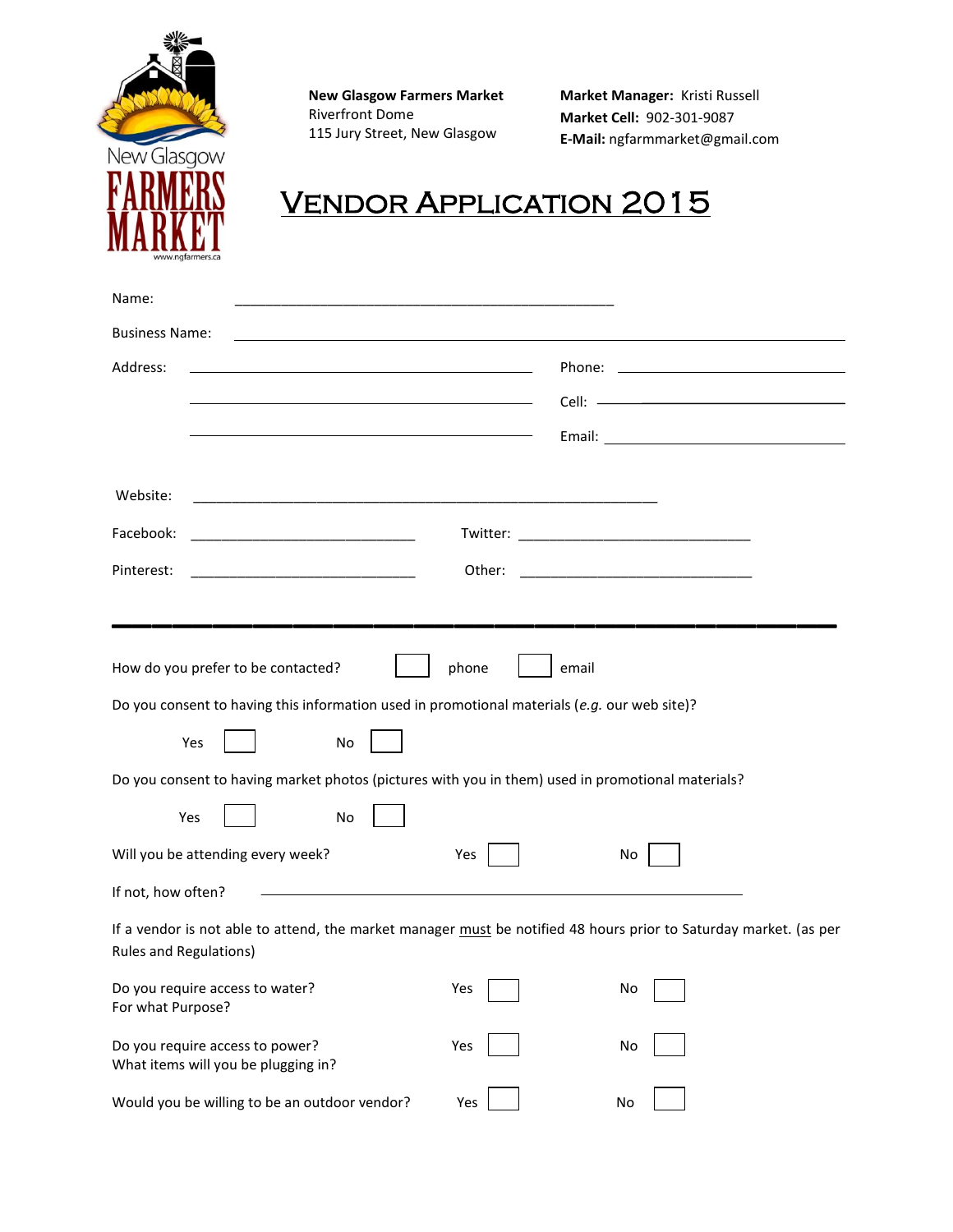Please describe the products you wish to sell. Products *not* described here will require a **new application form.**

| (Please include pictures of all your product(s) with this application, unless you are returning vendor, however |  |
|-----------------------------------------------------------------------------------------------------------------|--|
| pictures of new products are required.)                                                                         |  |

I

Food product(s) – please list goods according to Public Market categories (Schedules A, B or C found below):

| All products - where are your ingredients/materials sourced? Confirmation of origin may be requested. Please |  |
|--------------------------------------------------------------------------------------------------------------|--|
| keep all receipts.                                                                                           |  |

| License Plate Number:                                                                                                                                                                                                                          |     | Make / Model of Car: |                                                                               |  |  |
|------------------------------------------------------------------------------------------------------------------------------------------------------------------------------------------------------------------------------------------------|-----|----------------------|-------------------------------------------------------------------------------|--|--|
| **If you are selling food which you prepared, a Food Handlers Certificate is Mandatory**                                                                                                                                                       |     |                      |                                                                               |  |  |
| Do you have a current Food Handlers Certificate:                                                                                                                                                                                               | Yes | No                   |                                                                               |  |  |
| If YES please attach a copy to your application, as this is a required certification. If NO, and you are selling any item<br>related to food, you must have your Food Handlers Certificate and provide it before your first day at the Market. |     |                      |                                                                               |  |  |
| <b>Please note:</b>                                                                                                                                                                                                                            |     |                      | Application does not constitute automatic membership or acceptance. The Board |  |  |

**of Directors and Management will review applications. You will be notified of acceptance and which days you are permitted to operate.**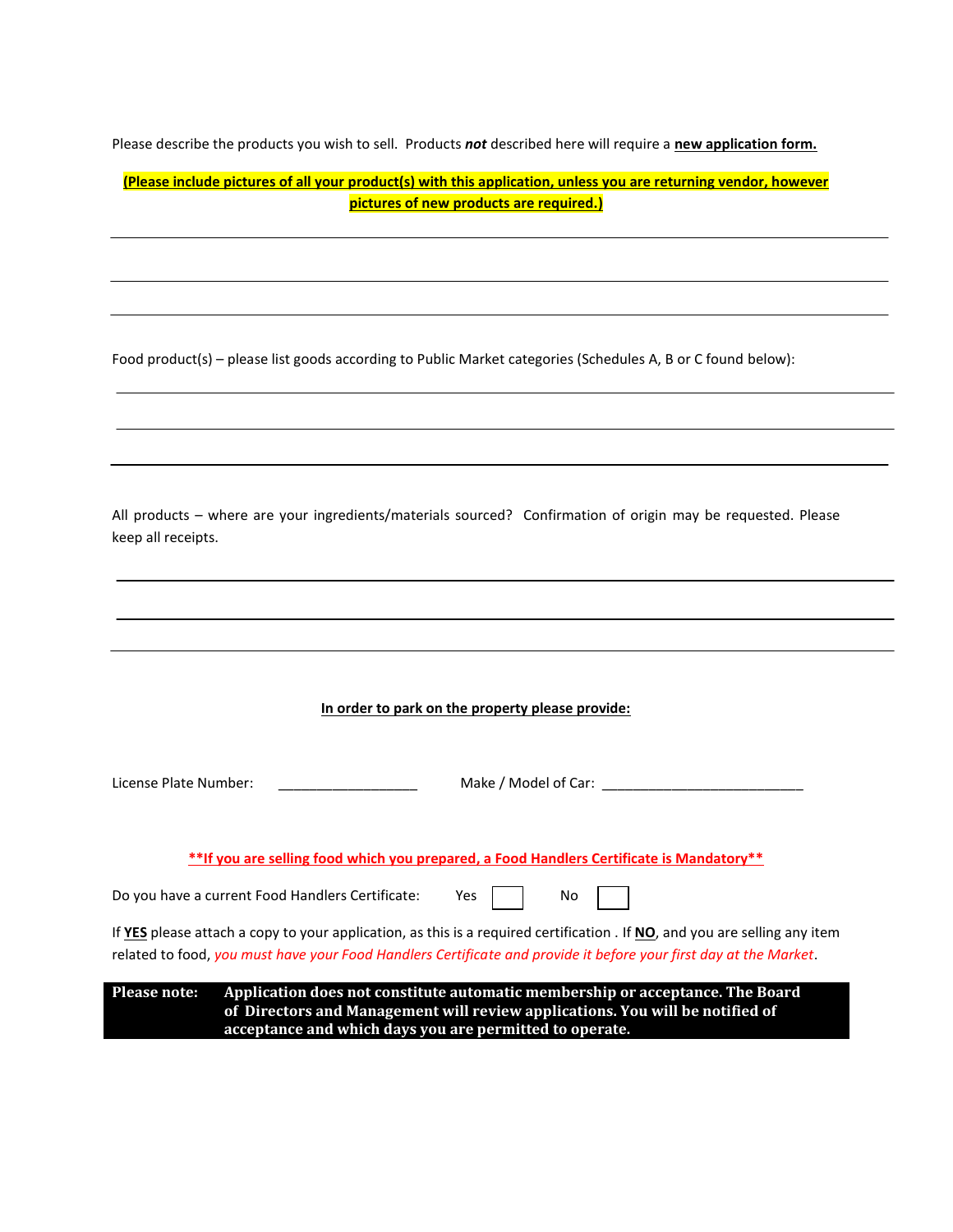#### **Public Market Categories**

**Schedule A:** Require refrigeration; raw meat and meat products, raw fish and shellfish, poultry and poultry products, eggs, fruit and vegetable juice processed on-site, unpasteurized juices and ciders, milk and dairy products, cut fruits and vegetables, dessert products such as cream pastries, meringue topped pies, cheesecakes – any food that is capable of supporting bacterial growth. (Vendors selling any of these items are required to purchase a permit from the Dept. of Agriculture)

**Schedule B:** raw fruit and vegetables (whole), honey, jams and jellies, live lobster, baked goods and pastries (excluding cream pastries and meat filled pies), hard candy and fudge, pickles and relish with pH less than 4.6 (bottled and sealed in acceptable preserve jars), pasteurized fruit juices, maple products, chocolate, reconstituted powdered drinks, coffee and tea (milk/cream to be kept at temperatures of 4°C (40°F) or colder.

**Schedule C:** Not permitted to be sold at a public market –raw milk, low acid canned/bottled (home produced) such as tomatoes, salsa, mushrooms, beans, and carrots ( a pH of equal or greater than 4.6), home bottled meat, canned fish, smoked fish, shellfish, and seafood products which are not produced in a licensed facility, uninspected meat or poultry products.

### **I HAVE READ THE RULES AND REGULATIONS FOR THE NEW GLASGOW FARMERS MARKET AND AGREE TO CONFORM TO THE REGULATIONS CONTAINED THERIN AND I UNDERSTAND THAT THE FARMERS MARKET INSURANCE POLICY DOES NOT COVER THE EMPLOYEES, MY FAMILY MEMBERS OR ME.**

*The seller agrees to indemnify and hold harmless the New Glasgow Farmers Market, it's Governing Board of Directors, Agents, Employees and Volunteers from any damage, injury or loss to any person or persons, including, but not limited to, persons to whom the seller may be liable under any Workers Compensation law and the producer, and from any loss, damages, caused by action, claims or suits for damages, including, but not limited to, loss of property, goods, or merchandise, caused by, or arising out of, or in any way connected with sellers use of the privileges herein granted.* 

**Signature:** \_\_\_\_\_\_\_\_\_\_\_\_\_\_\_\_\_\_\_\_\_\_\_\_\_\_\_\_\_ **Date: \_\_\_\_\_\_\_\_\_\_\_\_\_\_\_\_\_\_\_\_\_\_\_\_\_\_\_\_\_\_**

#### **Completed and Signed applications can be:**

 dropped off at the New Glasgow Farmers Market at 115 Jury Street, New Glasgow (on Market Days)

or

email to [ngfarmmarket@gmail.com](mailto:ngfarmmarket@gmail.com)